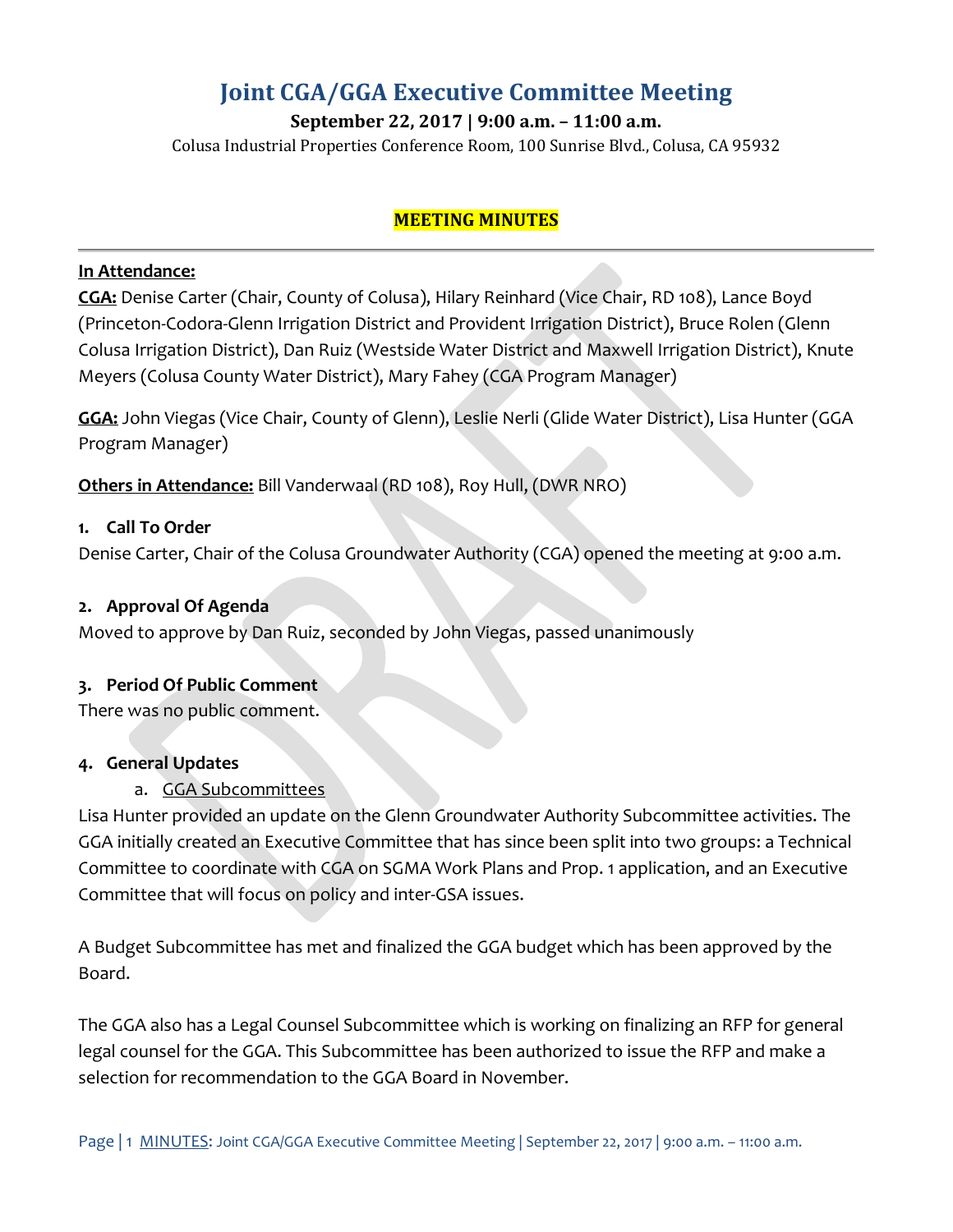A joint meeting with the CGA and GGA Technical Committees was held on September 12 and a recommendation was made to sole source Davids Engineering, Inc. to write the Proposition 1 grant proposal for GSP development. This item has been approved by the GGA Board, not to exceed \$5,000 without prior approval.

### b. CGA Subcommittees

Mary Fahey provided an update on the Colusa Groundwater Authority Subcommittee activities. The CGA has formed an Executive Committee that will work on policy issues, develop Board agendas and coordinate with Glenn County. A "Work Plan" Subcommittee was also formed that will act as a technical committee. The CGA has authorized this committee to develop and issue an RFP for a Water Budget, which will be discussed later in today's agenda.

A Legal Review subcommittee was formed and this committee is working on an RFP for general legal counsel for the CGA. The RFP is scheduled to be issued on Oct. 11. They anticipate the CGA will have Counsel in place in early/mid-November.

The CGA also has an Environmental Defense Fund (EDF) Subcommittee to coordinate with EDF on their project to develop an open source ET Data platform. An initial phone meeting with EDF is scheduled for Oct. 5.

# c. Facilitation Support Services

Ms. Fahey reported that the Contract/Work Order for facilitation support services for the Colusa Subbasin has been approved and signed off by DWR. She has not seen the final scope of work. The focus of this round of facilitation will be on work at the subcommittee level, coordination between the CGA and GGA, coordination with the surrounding counties of Butte and Yolo, and public outreach.

Ms. Hunter mentioned that she is trying to schedule Mr. Ceppos for a SGMA 101 presentation at the October 9 GGA Board meeting. He is confirmed to provide the same presentation at the CGA Board meeting on October 26. Ms. Fahey and Ms. Hunter will encourage Board members to attend presentation at either the GGA or the CGA Board meeting.

# **5. Basin Wide Coordination, Colusa Subbasin**

# **a. Proposition 1 Grant Application for GSP Development**

i. Recommendation for CGA and GGA Boards: Grant Writer – Lead Agency Discussion was held regarding a recommendation from the joint CGA/GGA Technical Committees to hire a grant writer for Proposition 1 funding for GSP development for the Colusa Subbasin, and to sole source Davids Engineering, Inc. Davids Engineering, Inc. provided a proposal for the group's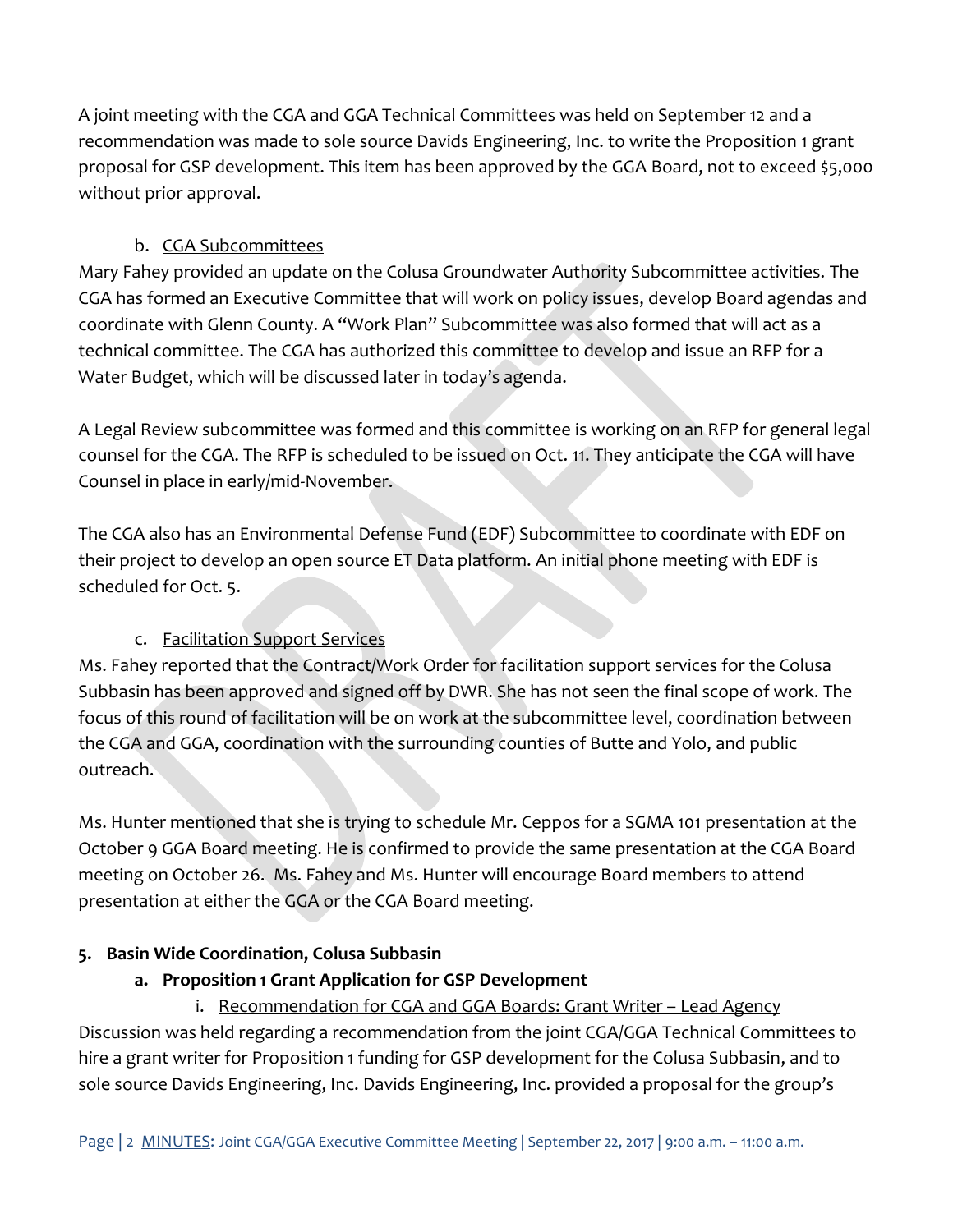consideration. The group agreed that hiring a grant writer would be beneficial and that in order to meet the tight deadline of November 13 for submittal of the proposal, Davids Engineering, Inc. could be sole sourced to write the proposal. Davids Engineering has already completed a GSP Work Plan and Sustainability Indicator Risk Assessment for both Colusa and Glenn Counties which both tie into the grant proposal. By writing the proposal, Davids Engineering, Inc. will not be prohibited from responding to an RFP should the Colusa Subbasin receive grant funding for GSP development.

Ms. Fahey explained that Davids Engineering has asked that they contract with just one agency (CGA or GGA) and the other agency can reimburse for their share. A special meeting of the CGA Board will be held Monday, September 25. The group agreed, for efficiency, to place an item on the CGA Board agenda to approve the CGA contracting with Davids Engineering for grant writing services and the GGA will reimburse the CGA for half of the final cost.

Ms. Fahey will obtain a complete contract packet from Davids Engineering, Inc. for presentation at the CGA Special Board meeting on September 25. Ms. Hunter will place an item on the GGA agenda on October 9 to amend the cost of grant writing services to match to the proposal.

ii. Recommendation for CGA and GGA Boards: Prop. 1 Lead Agency/Applicant Ms. Fahey and Ms. Hunter agreed that the grant Applicant and Grant Administrator should be one and the same. Ms. Fahey explained that DWR requires Applicants to have 3 years of financial history. She had heard that DWR might waive this requirement since mostly newly formed GSAs will be applying. If one of the GSAs is the initial applicant, there should be an agency identified as a back-up applicant in case DWR does not waive the financial history requirement.

iii. Recommendation for CGA and GGA Boards: Prop. 1 Grant Administrator Ms. Carter mentioned that Colusa County has the capacity to administer the Prop. 1 grant. Ms. Fahey said that the County Auditor could likely handle the financial reporting and staff could provide the other reporting requirements, but it will be a lot of work. Ms. Carter suggested that Colusa County takes on grant administration. Ms. Hunter said that there will still be coordination between the two GSAs.

It was decided to recommend the CGA as the applicant with the County of Colusa as the backup applicant, and the County of Colusa as Administrator of the grant. This could be changed at a later time if needed.

# iv. Cost share tracking – standardized reporting method

This item was a reminder to the CGA and GGA Executive Committees that JPA members should be tracking their efforts towards GSP development back to January 1, 2015 for Proposition 1 grant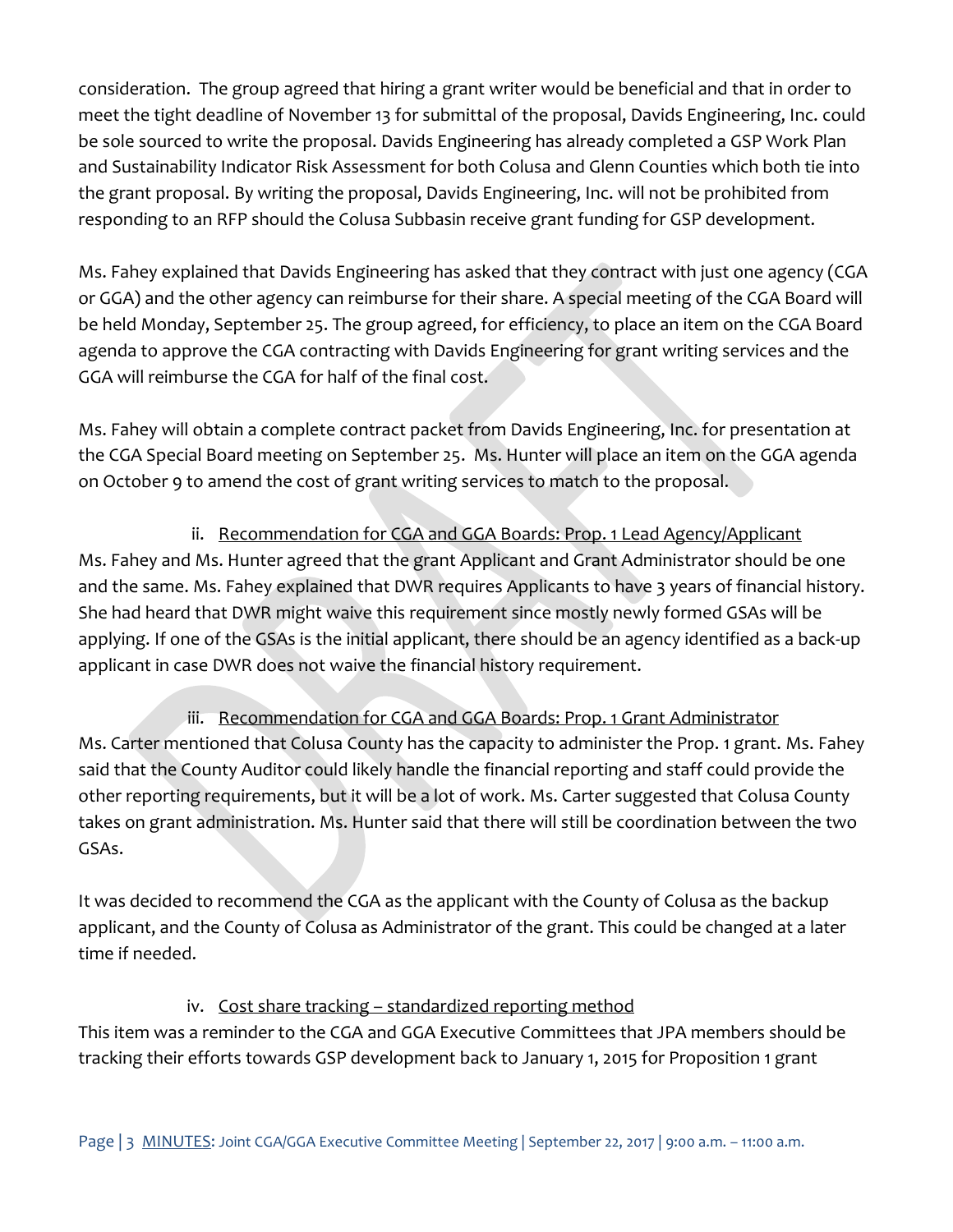match. Ms. Fahey has developed a draft reporting form that she will share with Ms. Hunter for comment/edits.

### b. Discussion: Single Point of Contact in the Colusa Subbasin

This item was mentioned as something that will need to be determined in the future, but the group will need to start these conversations.

### c. Discussion: Water Budget RFP

Ms. Hunter said that the GGA has not had detailed discussions about a water budget as the CGA has and asked if Ms. Fahey could summarize CGA work in this area. Ms. Fahey reported that the Colusa GSA Workgroup had previously decided to put out an RFP for a Water Budget for the Colusa County portions of the basins. After DWR announced that it would be providing land use and water budget information, the Colusa group decided to hold off. It was later determined that the CGA would need more detailed data than what DWR was offering, and that a basin-wide water budget makes more sense than a county-wide effort.

Ms. Fahey explained that a water budget is a foundational study that will give the CGA and GGA a good idea of conditions in the basin and the level of effort that will be needed in developing the GSP. It is also a useful tool for determining Management Areas. The CGA has already given approval to their technical subcommittee to develop and issue an RFP for a water budget. The Colusa and Glenn technical committees have met and discussed this item. Mr. Vanderwaal explained that he has already begun drafting the RFP and it is in rough draft form. Ms. Carter said that there is funding in the CGA budget for a water budget and this is something that the CGA wants to move forward on.

Ms. Hunter said that the GGA also has a line item in their budget for a water budget and some of the work is already being done in their current Proposition 1 grant. That work should be done by the end of the current year, with some details possibly being wrapped up by March, 2018.

Ms. Fahey mentioned that the water budget work can either be used as in-kind match for the upcoming Proposition 1 grant, or it can be written into the grant proposal and DWR can reimburse those costs.

### d. Discussion: Proposition 218

Ms. Fahey said that the CGA has been discussing Proposition 218. Colusa County has retained an attorney, Michael Colontuan0, who specializes in Prop. 218 and other local government issues. He has a lot of ideas about Prop. 218, and is also a proponent of using Prop. 26 for funding SGMA activities. The Colusa group has discussed doing a broad county-wide Prop. 218 to cover administrative items that would essentially keep the CGA running. When special projects need to be done, there would be smaller targeted Prop. 218 efforts. Regarding Proposition 26, there is question